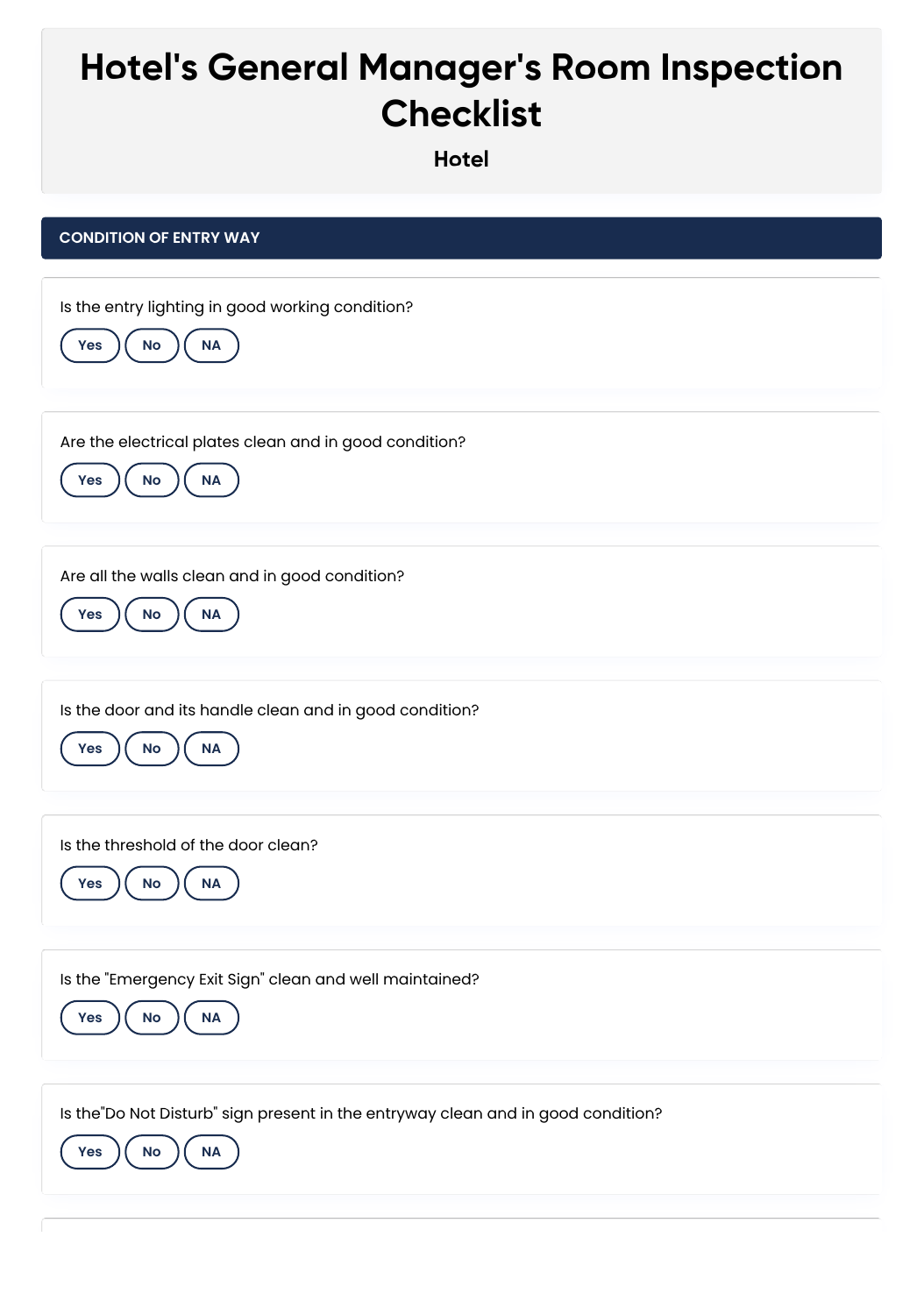Are the Corner Guards in good shape and clean?

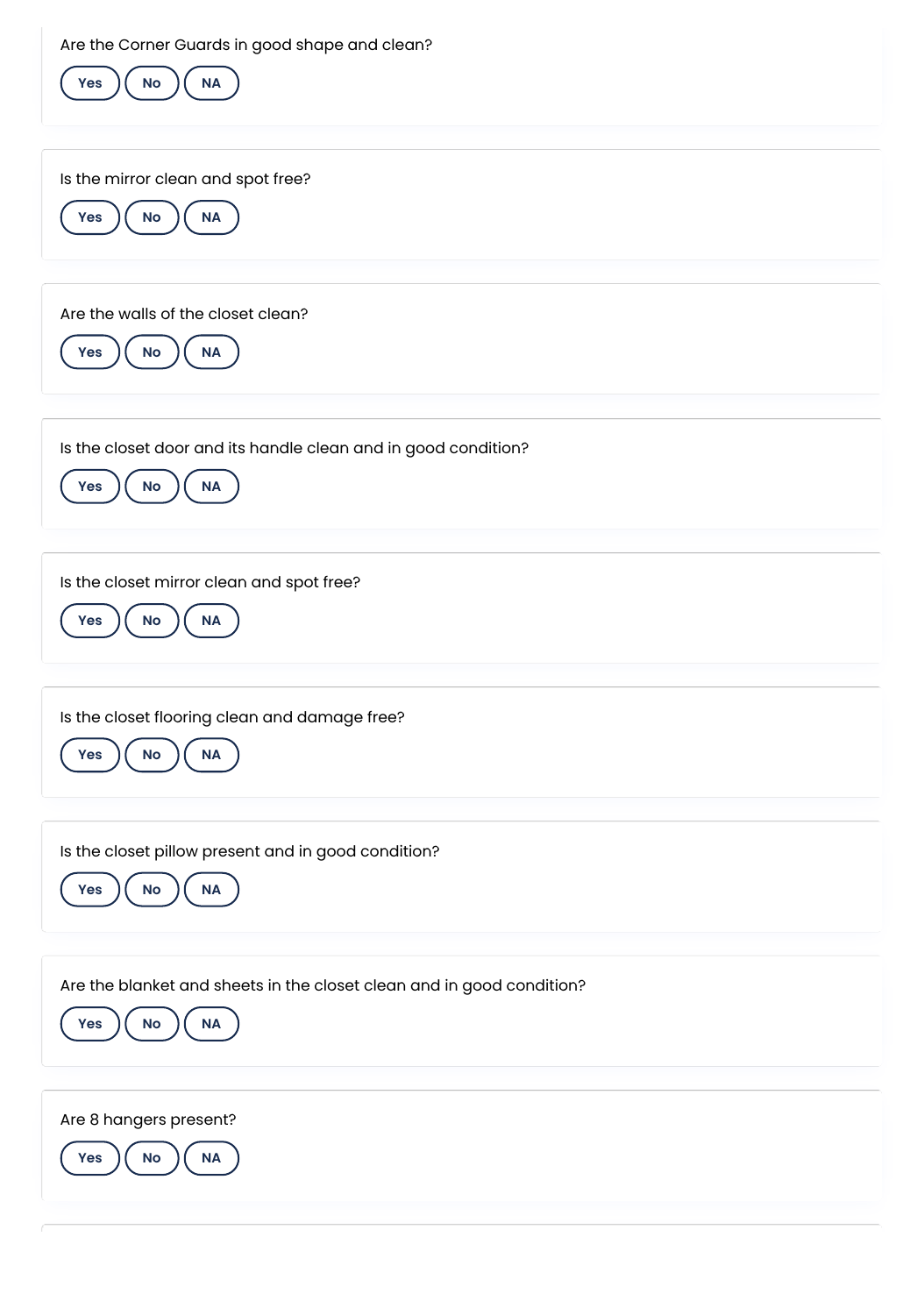| Is the luggage rack clean?<br>NA<br>No<br>Yes                                                                    |
|------------------------------------------------------------------------------------------------------------------|
| Is the iron operational and in good condition?<br>$\mathsf{No}$<br>$\sf NA$<br>Yes                               |
| Is the iron rack holder maintained in good condition?<br>$\mathsf{No}$<br>Yes<br>$\sf NA$                        |
| Is the iron board cover clean and well maintained?<br>$\sf NA$<br>No<br>Yes                                      |
| Are the Laundry Valet Slip and Laundry Bag present in clean and good condition?<br><b>No</b><br>Yes<br><b>NA</b> |
| Is the floor and grout in neat and clean condition?<br><b>NA</b><br>No<br><b>Yes</b>                             |
| <b>GENERAL CHECKS</b>                                                                                            |
| General Manager comments                                                                                         |
| textarea                                                                                                         |
| <b>HIGH-CLASS GUEST ROOM</b>                                                                                     |
|                                                                                                                  |

Are the electrical plates maintained in a clean manner?

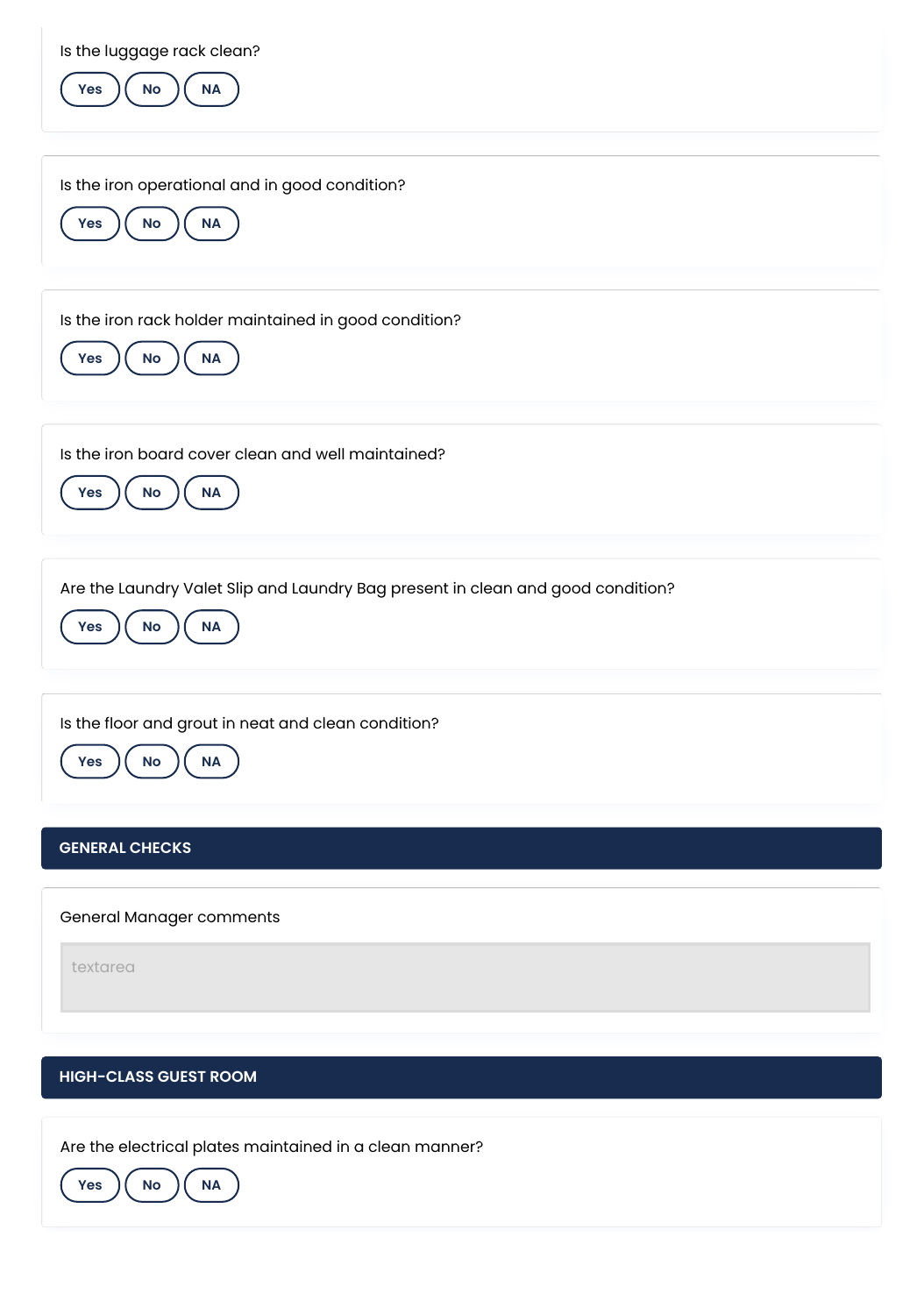| Are the ceiling fan and lights clean and well maintained?<br>$\mathsf{No}$<br>$\sf NA$<br>Yes |
|-----------------------------------------------------------------------------------------------|
| Are the frames dust-free and in good condition?<br>No<br>$\sf NA$<br>Yes                      |
| Are the mirror dust-free and clean?<br><b>No</b><br><b>NA</b><br>Yes                          |
| Is the sofa or lounge in good condition and neat?<br><b>No</b><br>Yes<br><b>NA</b>            |
| Is the glass of the coffee table sparkling clean?'<br>$\mathsf{No}$<br>$\sf NA$<br><b>Yes</b> |
| Are the glasses of end tables clean and well maintained?<br>No<br><b>NA</b><br>Yes            |
| Is the marble or activity table maintained in good condition?<br>No<br>$\sf NA$<br>Yes        |
| Are the chairs clean and in satisfactory condition?<br>No<br>$\sf NA$<br>Yes                  |
| Is the desk clean and damage free?<br>$\mathsf{No}$<br>$\sf NA$<br><b>Yes</b>                 |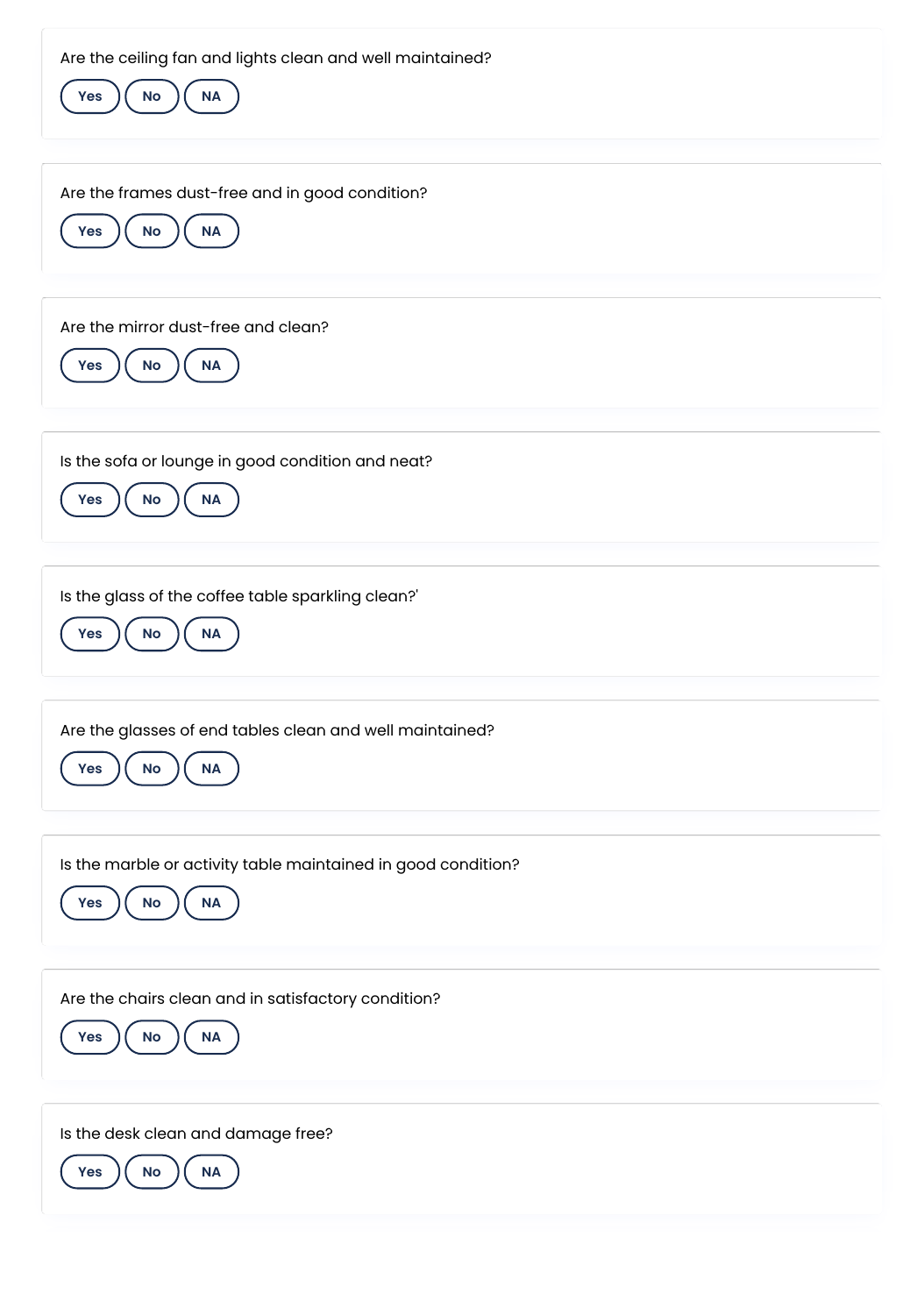| Is the desk trash can clean and maintained well?<br><b>No</b><br><b>NA</b><br>Yes                                           |
|-----------------------------------------------------------------------------------------------------------------------------|
| Is the "Guest Services Book" on the desk clean and in good condition?<br><b>No</b><br><b>NA</b><br>Yes                      |
| Is there a notepad and pen present in good condition on the desk?<br><b>NA</b><br>No<br>Yes                                 |
| Is the "DSL Information" stand present in good condition?<br><b>No</b><br><b>NA</b><br>Yes                                  |
| Is the desk chair clean and in good condition?<br><b>No</b><br>Yes<br><b>NA</b>                                             |
| Is the lamp on the desk clean and operational?<br>No<br><b>NA</b><br>Yes                                                    |
| Is the TV operational with a working remote and batteries?<br>No<br><b>NA</b><br>Yes                                        |
| Are the phones with information plates in clean and good satisfactory condition?<br>$\mathsf{No}$<br>$\sf NA$<br><b>Yes</b> |
| Is the standing lamp clean and in working condition?<br>No<br><b>Yes</b><br><b>NA</b>                                       |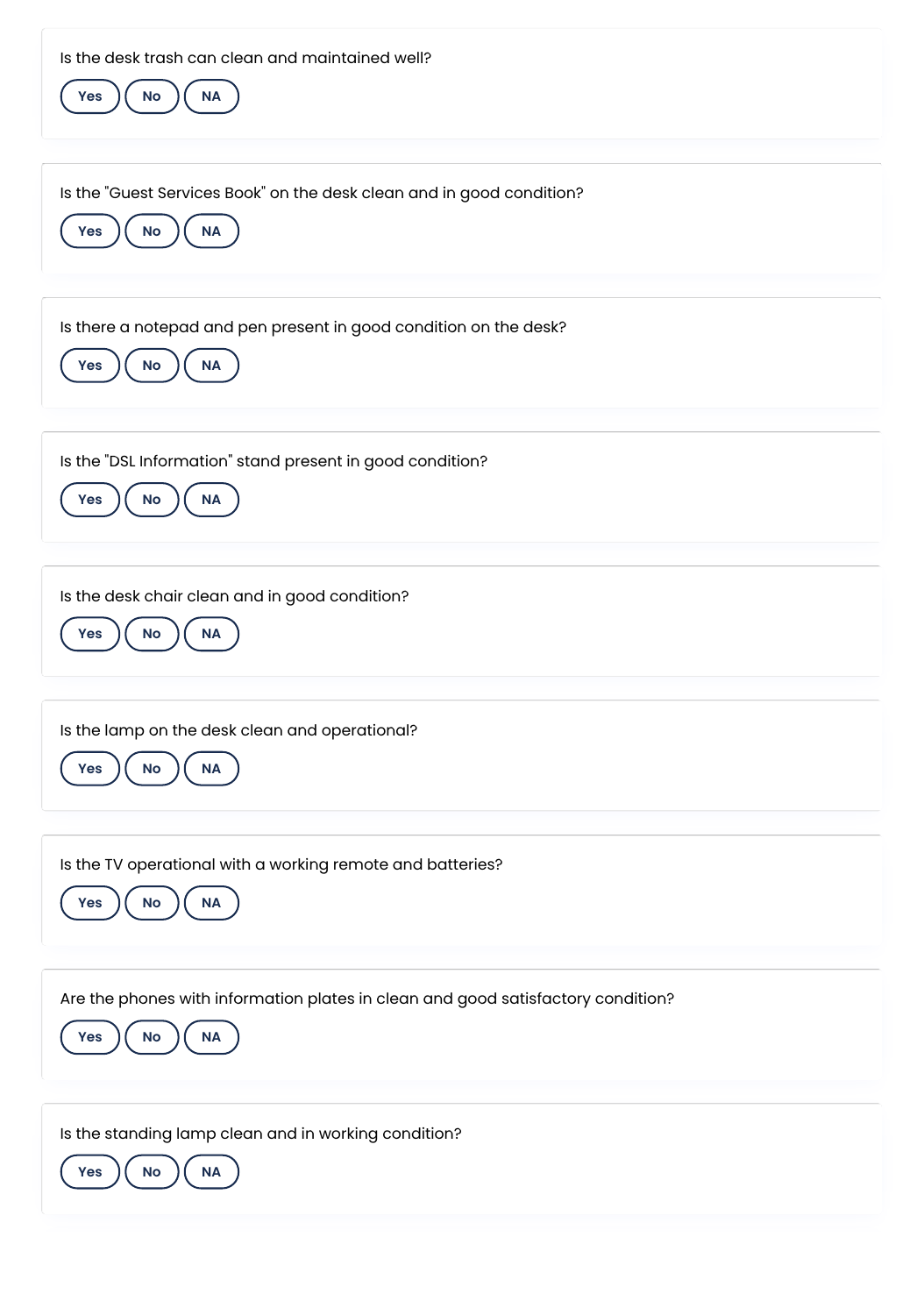| Is the bed spread spot-less and clean?<br>$\mathsf{No}$<br>Yes<br>$\sf NA$                    |
|-----------------------------------------------------------------------------------------------|
| Is the bed skirt clean and well maintained?<br>No<br><b>NA</b><br>Yes                         |
| Are the pins of bed skirt present?<br>No<br>Yes<br><b>NA</b>                                  |
| Is the bed sheet of correct size and maintained hygienically?<br><b>NA</b><br>No<br>Yes       |
| Are the pillows and pillow cases of standard size?<br>$\mathsf{No}$<br>$\sf NA$<br><b>Yes</b> |
| Are there any pillow protectors present on the pillows?<br>$\mathsf{No}$<br><b>NA</b><br>Yes  |
| Is a mattress pad present?<br>$\sf NA$<br>$\mathsf{No}$<br>Yes                                |
| Is the area under the bed clean?<br>Yes<br>$\mathsf{No}$<br>NA                                |
| Are the bed posts and headboard in clean and oiled condition?<br>$\sf NA$<br>No<br><b>Yes</b> |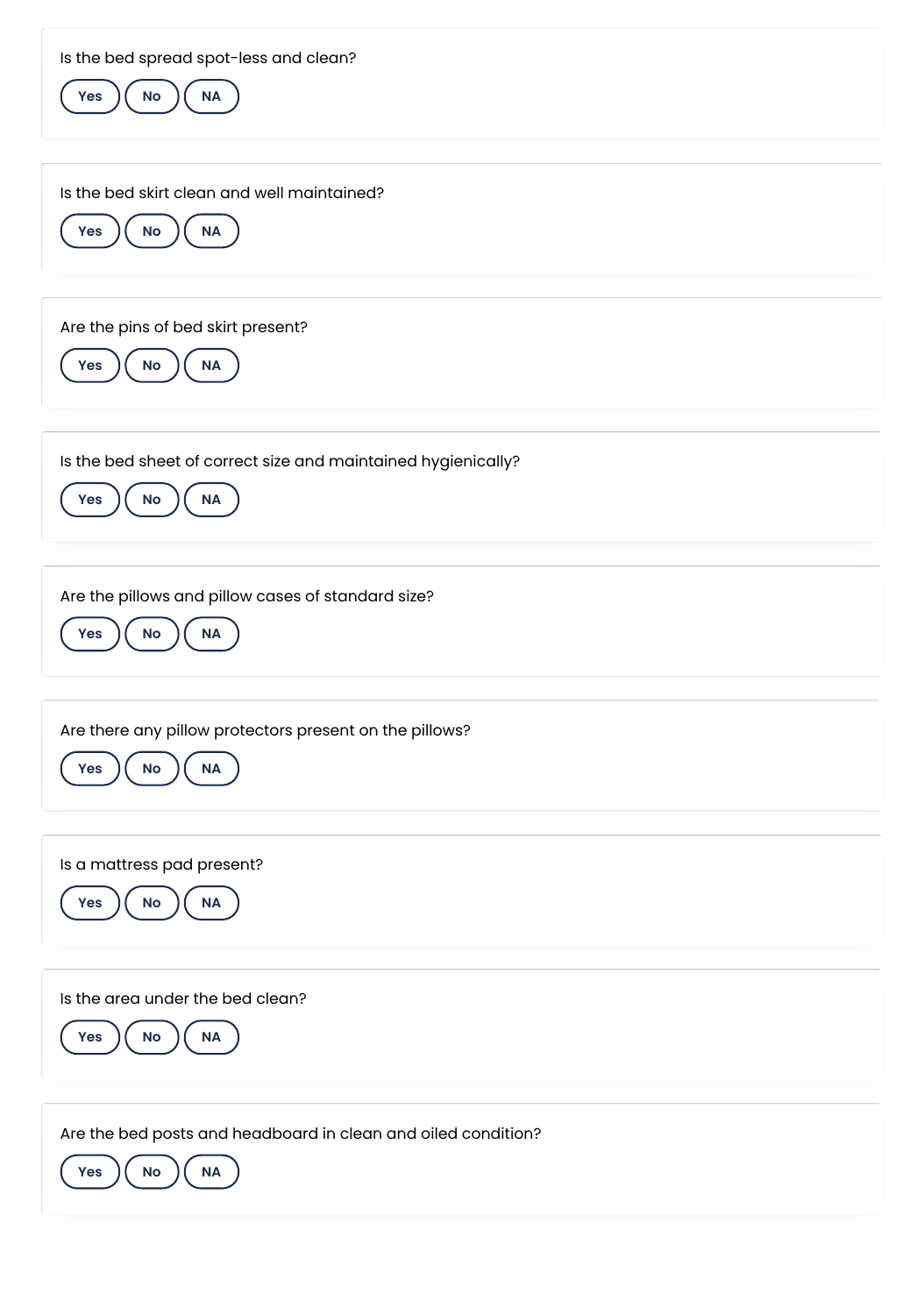| Is the mattress clean and rotated?<br>$\mathsf{No}$<br>$\sf NA$<br>Yes                       |
|----------------------------------------------------------------------------------------------|
| Is the "Water Conservation Card" present in good condition?<br>No<br>$\sf NA$<br>Yes         |
| Are the drapes and sheers clean and dust free?<br>$\sf NA$<br>$\mathsf{No}$<br><b>Yes</b>    |
| Is the dresser oiled and clean?<br>Yes<br><b>No</b><br><b>NA</b>                             |
| Are the bed lamps clean and in good working condition?<br>$\sf NA$<br>No<br>Yes              |
| Are the air conditioner and filters clean and well maintained?<br>No<br><b>NA</b><br>Yes     |
| Is standard A/C temperature maintained?<br><b>No</b><br>Yes<br>$\sf NA$                      |
| Is the A/C deflector present in good condition?<br>$\mathsf{No}$<br>NA<br><b>Yes</b>         |
| Are all the walls and wall papers clean and free from any damages?<br>Yes<br>No<br><b>NA</b> |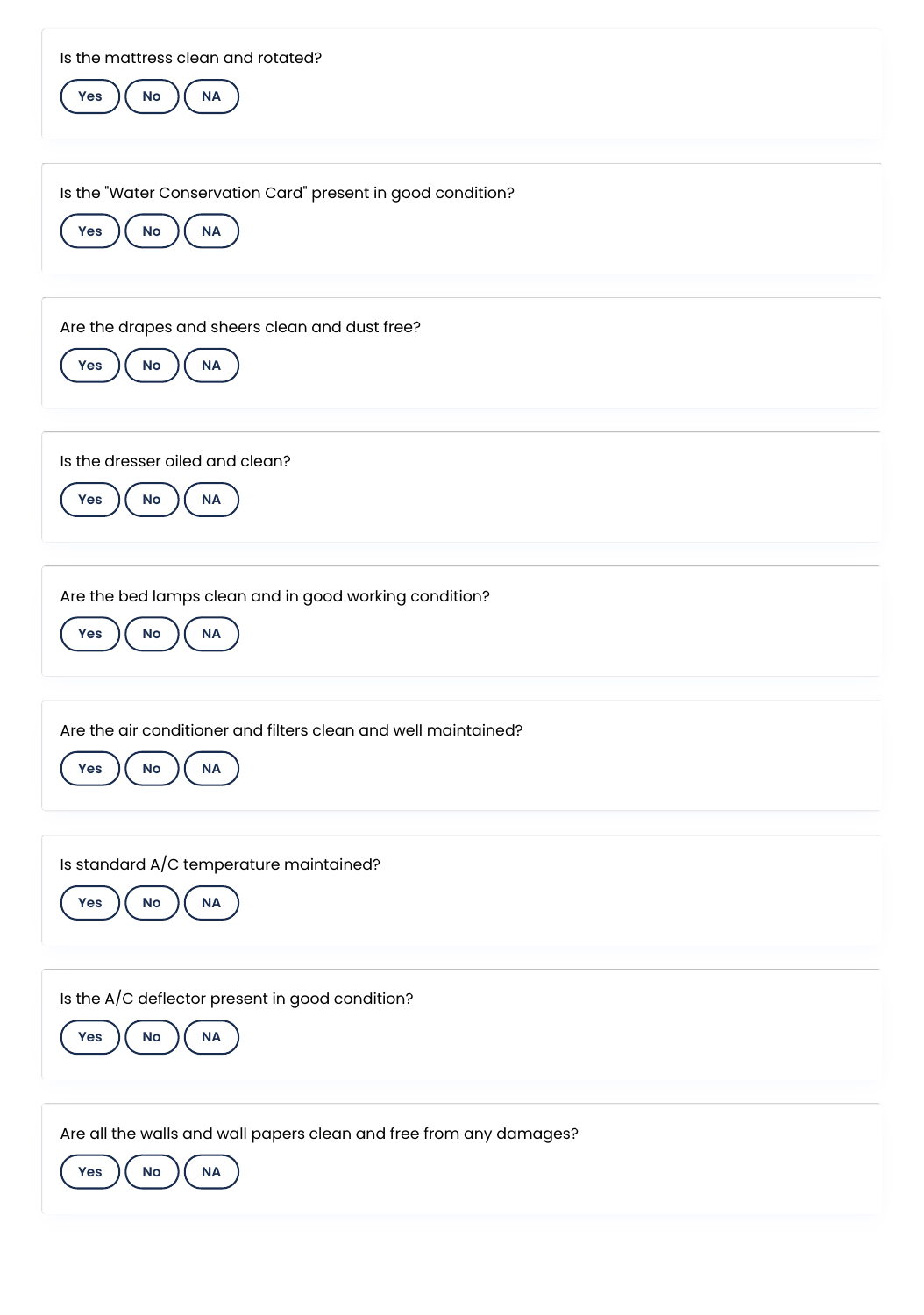**INSPECTION OF ROOM** Are the railings and baseboards of chairs clean? **Yes**  $\left(\begin{array}{c} \mathsf{No} \end{array}\right)$  **NA** Is the carpet dust and damage free? **Yes**  $\left(\begin{array}{c} \mathsf{No} \end{array}\right)$  **NA** Is the ceiling clean and spot-free?  $Yes$   $)(No)$   $(NA)$ Are the windows, windowsills and tracks clean and free from any dirt? **Yes**  $\left(\begin{array}{c} \mathsf{No} \end{array}\right)$  ( NA Are the walls, lights and floor of patio area clean **Yes**  $\left(\begin{array}{c} \mathsf{No} \end{array}\right)$  **NA** Is the patio furniture clean and well maintained? **Yes**  $\left(\begin{array}{c} \mathsf{No} \end{array}\right)$  **NA** Is there any evidence of a previous guest?  $Yes$   $)(No)$   $(NA)$ Would you like to stay in this room? textarea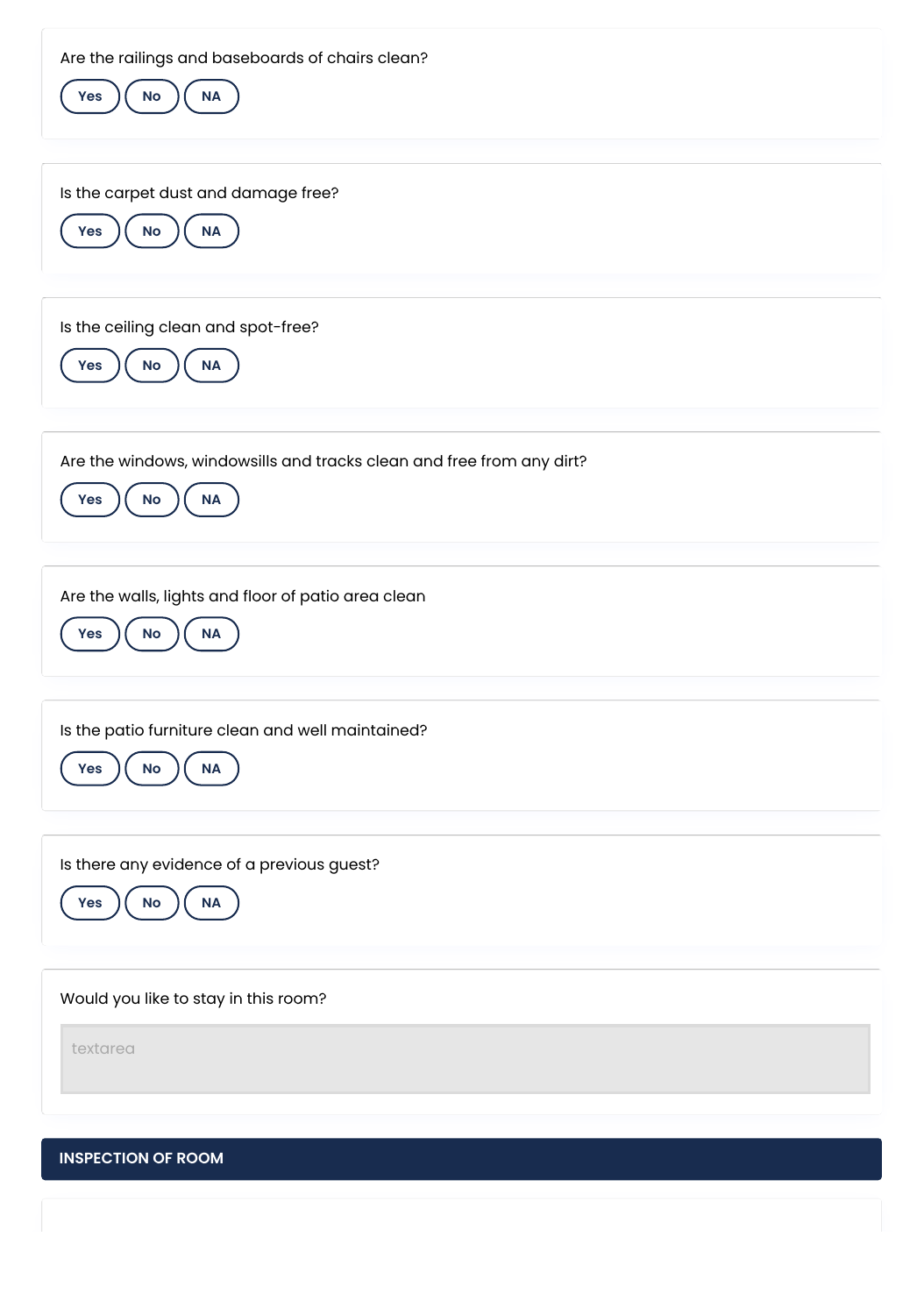

Is the refrigerator clean and working fine?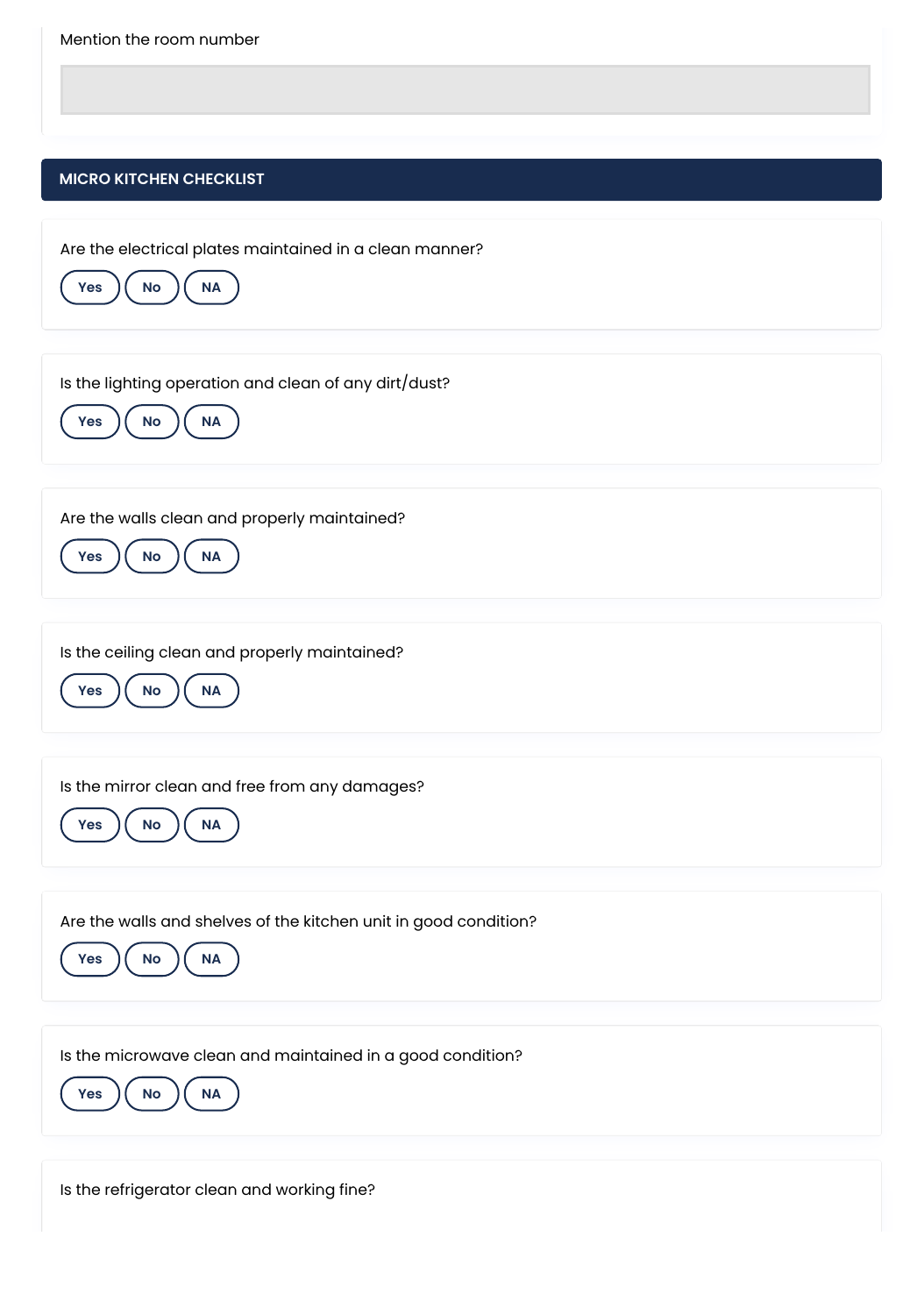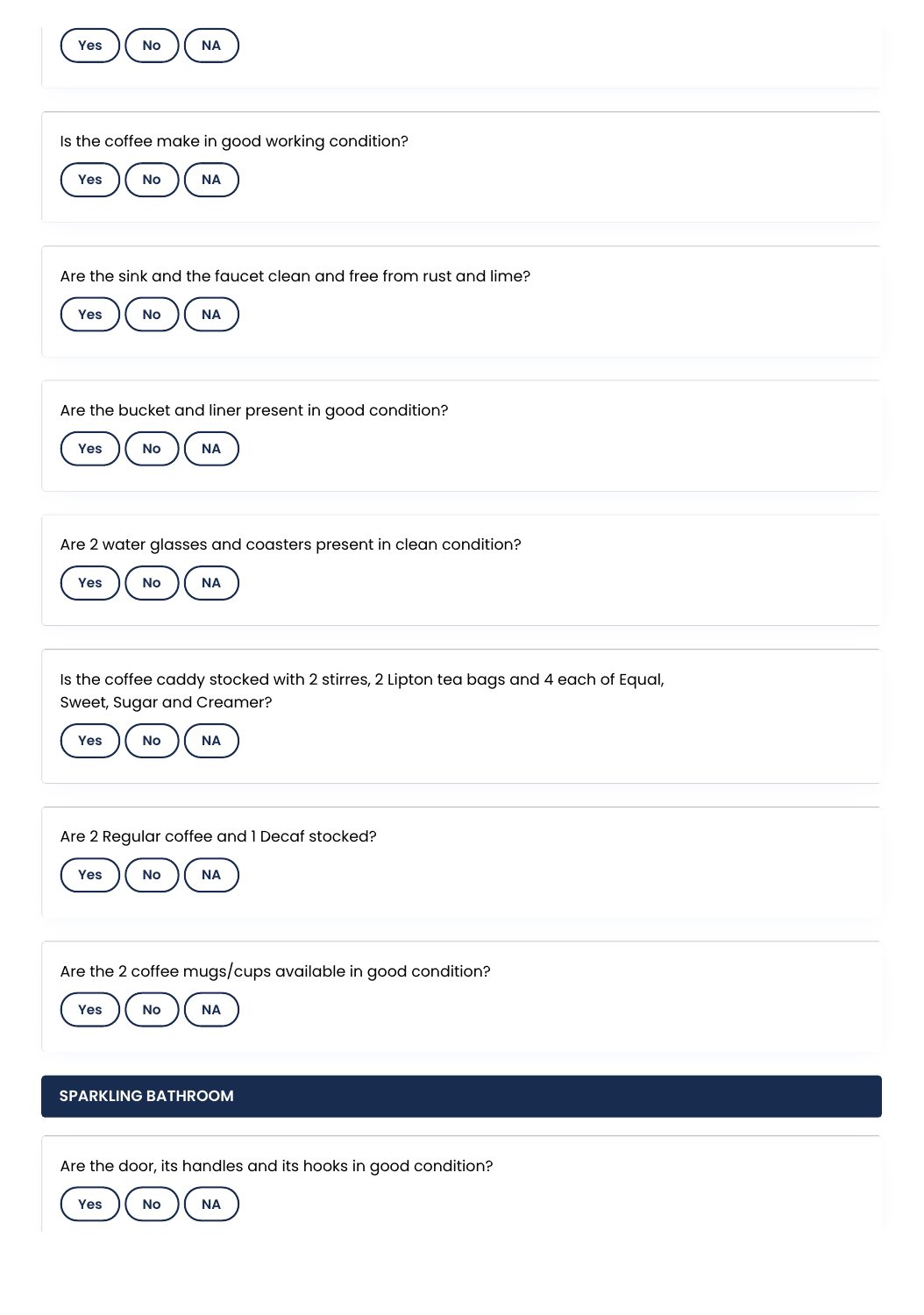| Are all the electrical plates clean and damage free?<br>No<br>Yes<br>$\sf NA$                                      |
|--------------------------------------------------------------------------------------------------------------------|
| Is the bathroom lighting operational and clean?<br>$\sf NA$<br>$\mathsf{No}$<br><b>Yes</b>                         |
| Are the Vanity Counter & Backsplash neat and clean?<br><b>No</b><br>$\sf NA$<br>Yes                                |
| Are the Vanity Sink, Faucet & Caulk clean and in working condition?<br><b>No</b><br><b>NA</b><br>Yes               |
| Is the Vanity Bottle Opener available in the bathroom clean and in working<br>condition?<br><b>NA</b><br>Yes<br>No |
| Is the Mirror/Make-up Mirror clean and spot less?<br>NA<br>Yes<br>No                                               |
| Is the trashcan clean and nicely maintained?<br>Yes<br>No<br>NA                                                    |
| Are the shower and sink free of any hair and mildew?<br>NA<br>Yes<br>No                                            |
| Are all the fixtures clean and in working condition?                                                               |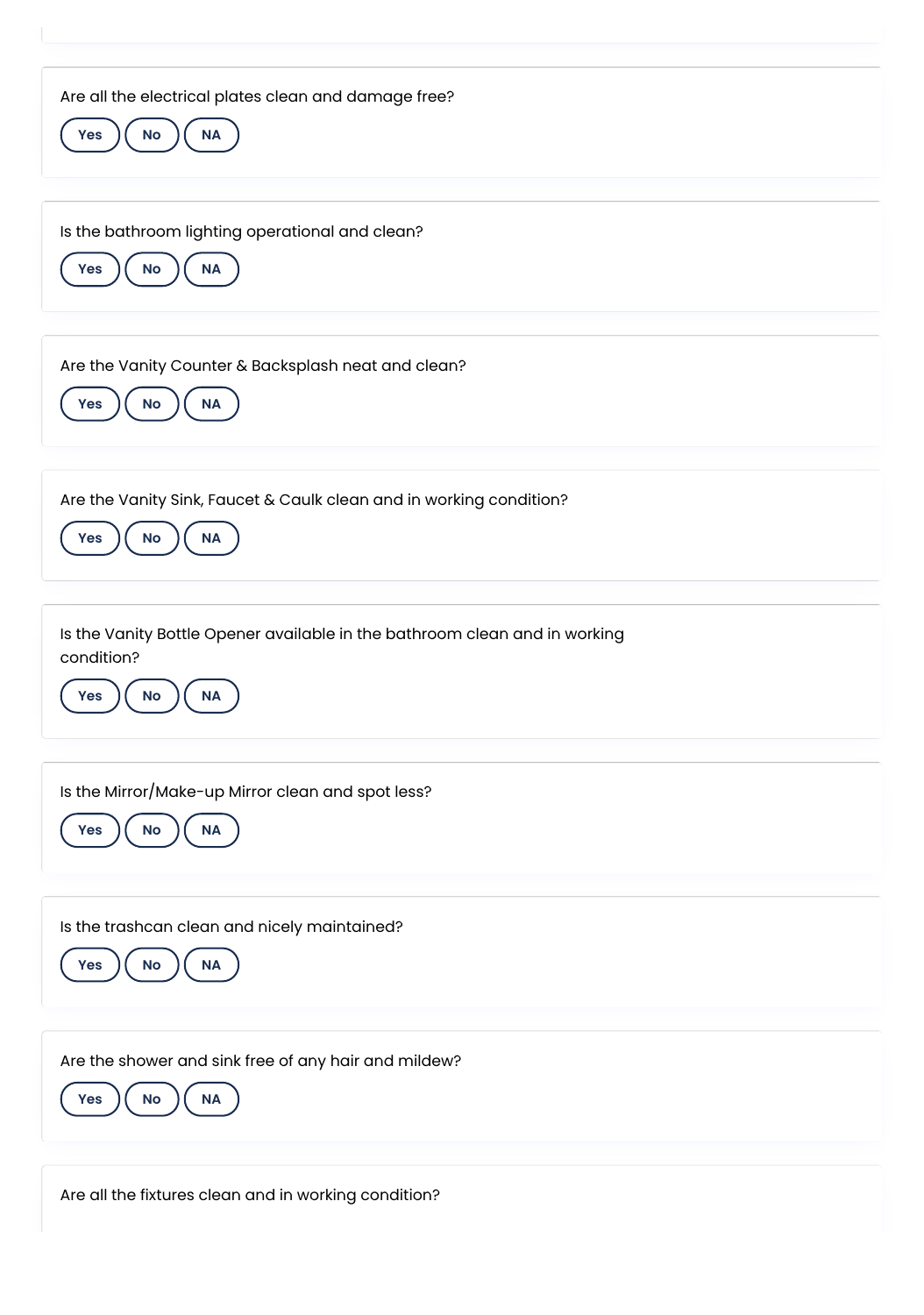| <b>NA</b><br>No<br>Yes                                                                                                         |
|--------------------------------------------------------------------------------------------------------------------------------|
| Is the shower-head free of any lime deposits and clean?<br>$\sf NA$<br>Yes<br>$\mathsf{No}$                                    |
| Are the tub and shower clean?<br>$\sf NA$<br>$\mathsf{No}$<br>Yes                                                              |
| Are the tub jets clean and in good working condition?<br><b>NA</b><br>No<br>Yes                                                |
| Is the shower curtain clean and damage-free?<br>$\sf NA$<br><b>Yes</b><br>No                                                   |
| Is the ceiling fan dirt-free and in good working condition?<br>Yes<br>No<br><b>NA</b>                                          |
| Are the floor and grout of the bathroom clean?<br>Yes<br>$\sf NA$<br>$\mathsf{No}$                                             |
| Are the toilet bowl, lid, sides and back of the toilet clean and in good condition?<br>$\sf NA$<br>$\mathsf{No}$<br><b>Yes</b> |
| Are the toilet paper and 3 spare tissues present on the top?<br>No<br>$\sf NA$<br><b>Yes</b>                                   |

Is the lid of the toilet seat tight and clean?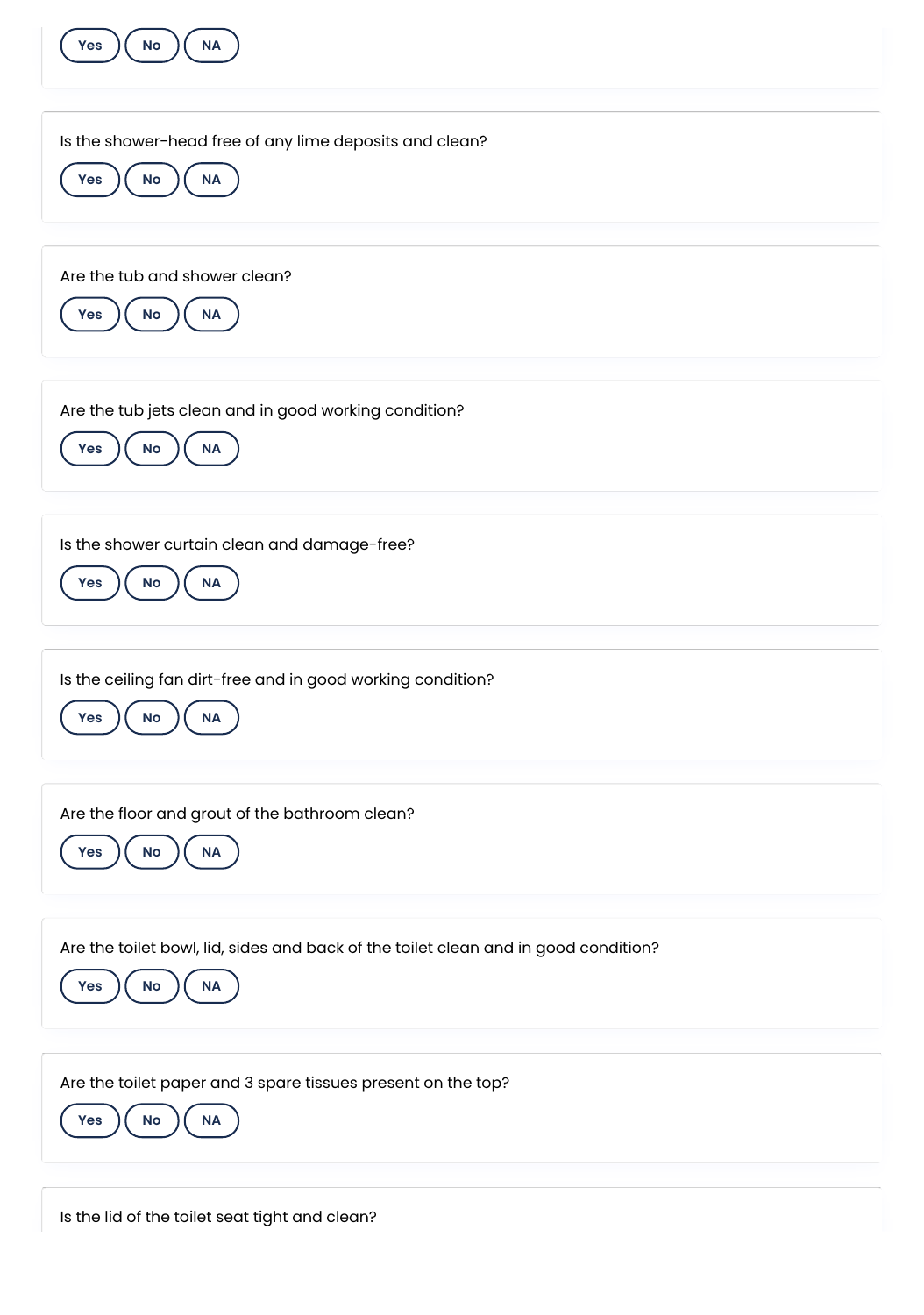| NA<br>No<br>Yes                                                                             |
|---------------------------------------------------------------------------------------------|
| Are all the walls clean and well maintained?<br>$\sf NA$<br>Yes<br><b>No</b>                |
| Is a lotion available?<br>$\sf NA$<br>$\mathsf{No}$<br><b>Yes</b>                           |
| Is a conditioning shampoo available?<br>$\sf NA$<br>$\mathsf{No}$<br><b>Yes</b>             |
| Is a cleansing bar available?<br>$\sf NA$<br>Yes<br>No                                      |
| Is a bar of soap available?<br>Yes<br><b>No</b><br><b>NA</b>                                |
| Is the soap dish clean and free of any damage?<br>$\sf NA$<br>Yes<br>$\mathsf{No}$          |
| Is the amenity tray clean and in good condition?<br>$\sf NA$<br>$\mathsf{No}$<br><b>Yes</b> |
| Is the hair dryer trap free of lint and in good condition?<br>Yes<br>No<br>$\sf NA$         |